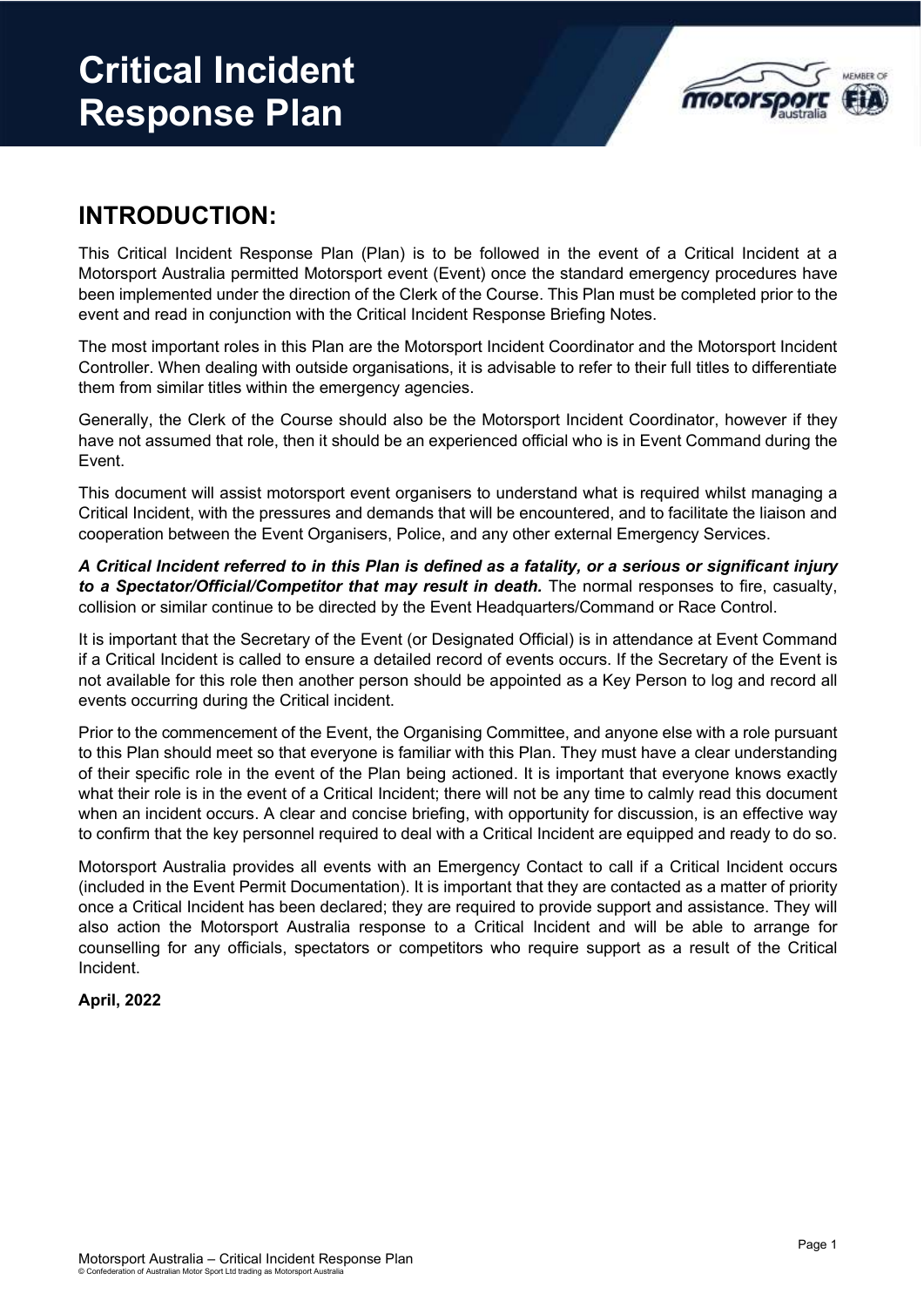

### **KEY PERSONNEL REQUIRED TO RESPOND TO A CRITICAL INCIDENT:**

*(NOTE: The Clerk of the Course should identify and name officials for each role identified in this Plan and issue to all key personnel prior to the event)*

| <b>POSITION TITLE</b>                                       | <b>NAME</b> | <b>PHONE NUMBER</b> | <b>EMAIL</b> |
|-------------------------------------------------------------|-------------|---------------------|--------------|
| <b>CLERK OF THE</b><br><b>COURSE:</b>                       |             |                     |              |
| <b>SECRETARY OF THE</b><br><b>EVENT:</b>                    |             |                     |              |
| <b>MOTORSPORT</b><br><b>INCIDENT</b><br><b>CONTROLLER:</b>  |             |                     |              |
| <b>MOTORSPORT</b><br><b>INCIDENT</b><br><b>COORDINATOR:</b> |             |                     |              |
| <b>CHIEF MEDICAL</b><br><b>OFFICER:</b>                     |             |                     |              |
| <b>CHIEF SCRUTINEER:</b>                                    |             |                     |              |
| <b>SCENE</b><br><b>PHOTOGRAPHER:</b>                        |             |                     |              |
| <b>PEER SUPPORT</b><br><b>COORDINATOR:</b>                  |             |                     |              |
| <b>EVENT CHIEF</b><br><b>STEWARD:</b>                       |             |                     |              |

#### **SUMMARY OF PROTOCOLS FOR THE HANDLING OF A CRITICAL INCIDENT**

- Incident to be identified as a Critical Incident by the Senior Medical Officer, which is defined as a fatality, or a serious or significant injury to a Spectator/Official/Competitor that may result in death.
- Clerk of the Course to declare the Critical Incident to all officials, and to direct that all work at the incident scene cease, except for a response to injury, fire, and other immediate dangers.
- Clerk of the Course to continue to direct the emergency response to the incident, to control the movement of all marshals, and to ensure that a log is kept of all actions taken and directions given in response to the Critical Incident from that command centre.
- Motorsport Incident Controller to be dispatched by the Clerk of the Course to take control of and direct the response at the incident scene. This must include stopping all clean-up activity by officials, except responses to injury and/or fire.
- The Clerk of Course, Event Secretary of a designated person must immediately notify the Motorsport Australia Emergency Contact.
- Senior event personnel to be notified primarily representing Police, the event organisation, the property owner, the national and/or international sporting body/s involved in the event, and the Motorsport Australia Emergency Contact. These people should be informed of the current situation, and also any developments.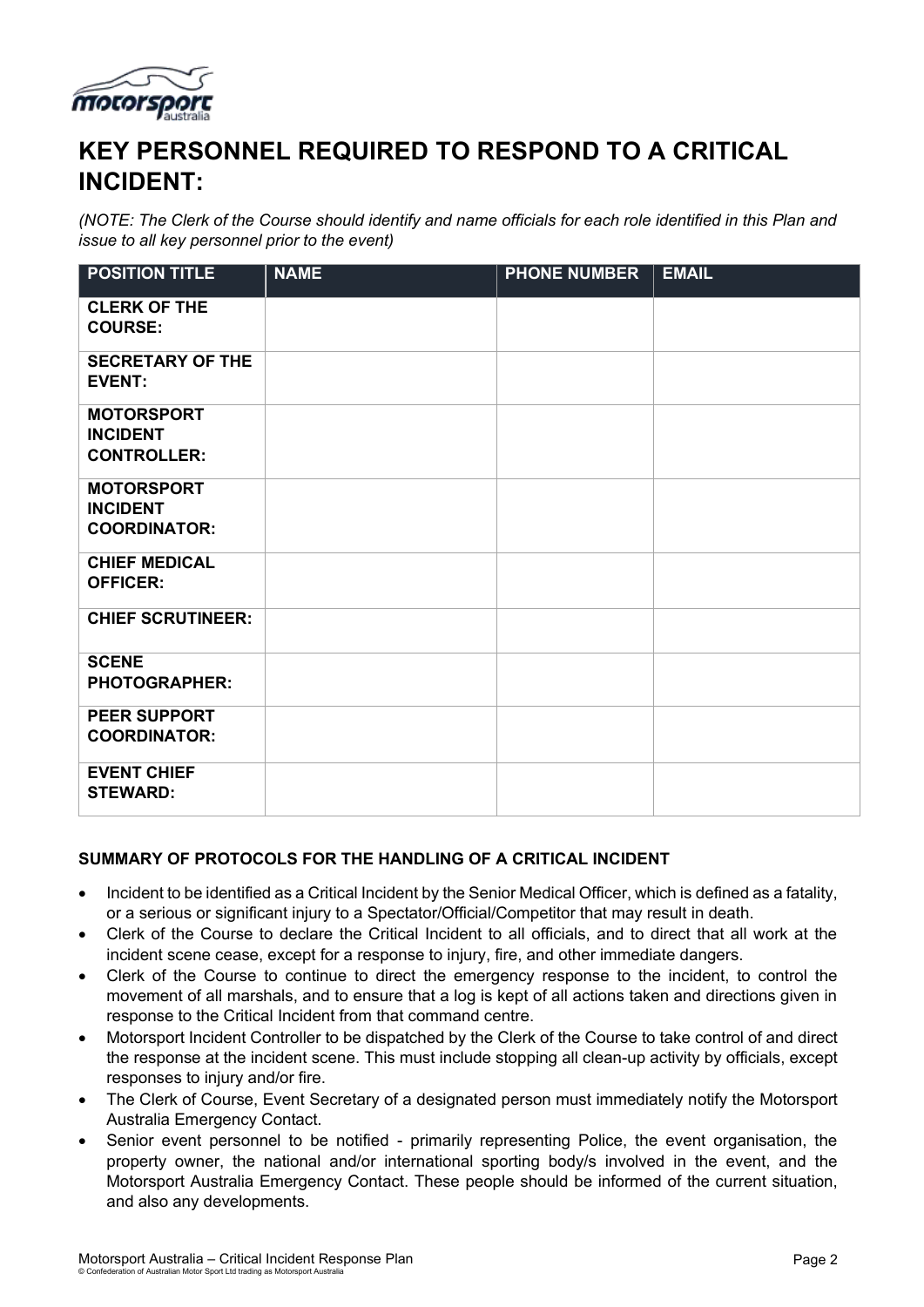

- Motorsport Incident Coordinator to arrange attendance by Police and required Emergency Services.
- Media Crisis Manager to be appointed (if required) to manage response to media and public interest and pressure, at the direction of Motorsport Australia. The Motorsport Australia Media manager is the only person permitted to engage with the media.
- Statement to be prepared and issued to the public, indicating seriousness of the incident but not with any detail at this time. Officials should also be presented with a statement on the situation. These statements should be updated as required to prevent confusion and frustrations, at the direction of Motorsport Australia.
- Motorsport Incident Coordinator to notify Workcover or the equivalent, and also CASA if air traffic is involved.
- Officials and emergency services to provide treatment and/or assistance to casualties, to identify casualties and to assist the Motorsport Incident Coordinator and Secretary of the Event in the process of notifying next of kin, with Police agreement and assistance.
- Motorsport Incident Coordinator and Secretary of the Event to document (log) their responses, to collate all documents and other evidence relating to the incident (licences, entry forms, reports etc.), and to assist the Stewards of the Event and the Police to collect the information they require. At this time, all relevant documents, photos, reports, and video images must be passed on to the Motorsport Incident Coordinator for collating and processing.
- Peer Support Coordinator to monitor need for and to respond to individuals requiring personal assistance, and to arrange trauma counselling if considered appropriate.
- Motorsport Incident Controller to assist Police at incident scene, collecting measurements, photos, witnesses etc. which may be needed for subsequent investigations.
- Motorsport Incident Coordinator to arrange impound of vehicles involved and inspection by Scrutineers (only with Police permission).
- Incident scene to be returned to normal and Event permitted to continue if possible (after receiving Police permission).
- Motorsport Incident Coordinator to complete all the documentation required and ensure that it is passed on to Motorsport Australia, as listed at the end of the Response Chart and where appropriate, to the Police investigators.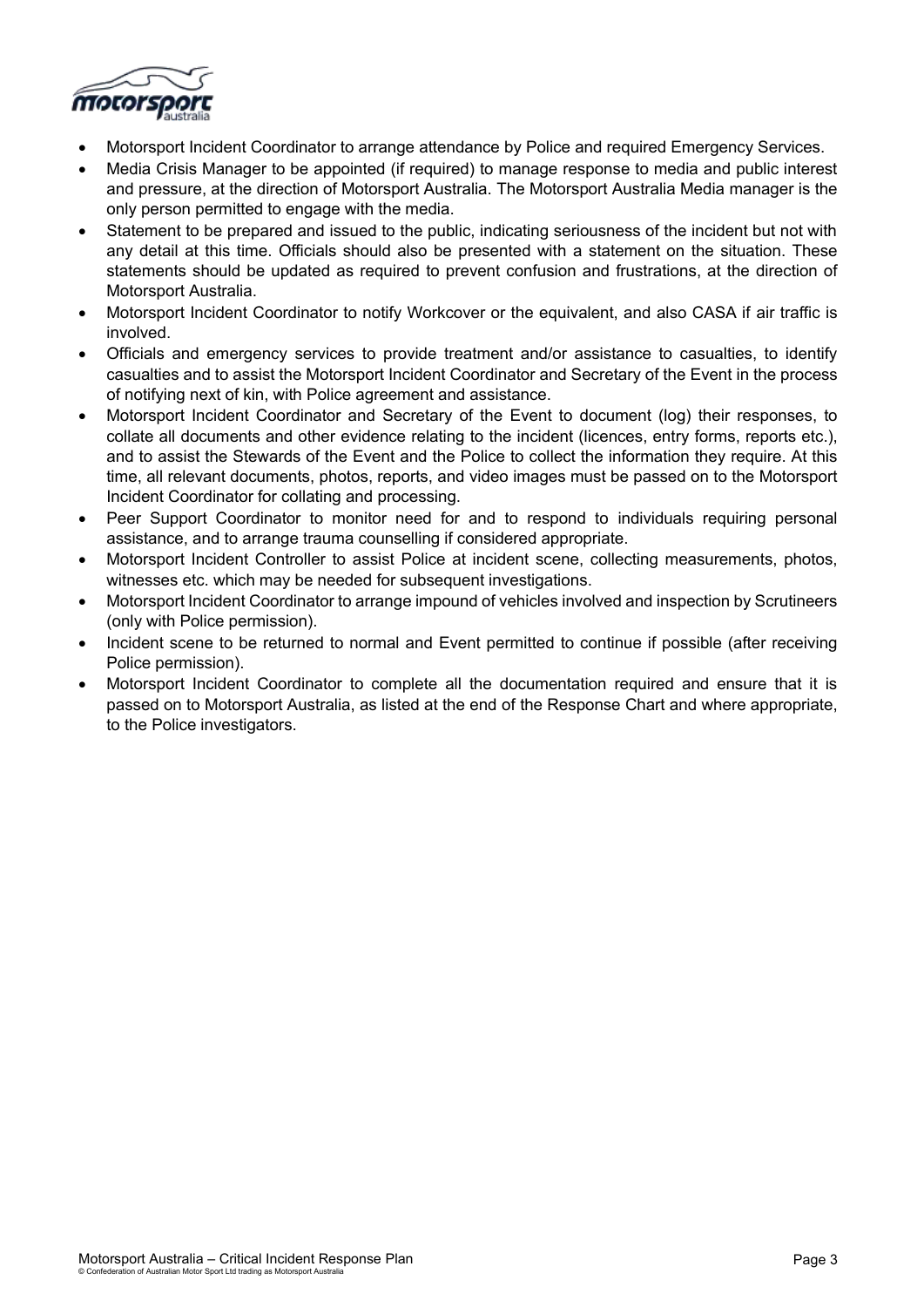

### **CRITICAL INCIDENT RESPONSE INFORMATION**

| <b>Motorsport Australia Emergency</b><br>Contact/s (names and phone<br>numbers) |  |
|---------------------------------------------------------------------------------|--|
| <b>Motorsport Australia Event Permit</b><br>Number:                             |  |
| Date of incident:                                                               |  |
| Venue or location:                                                              |  |
| <b>Event Name and Type:</b>                                                     |  |
| <b>Session/Stage number:</b>                                                    |  |
| Time of incident:                                                               |  |
| <b>Attending Police Officer:</b>                                                |  |
| <b>Chief Steward of the Event:</b>                                              |  |
| <b>Clerk of the Course:</b>                                                     |  |
| <b>Secretary of the Event:</b>                                                  |  |
| <b>Incident Command Centre location</b><br>(primary):                           |  |
| <b>Incident Command Centre location</b><br>(secondary):                         |  |
| Person completing this form:                                                    |  |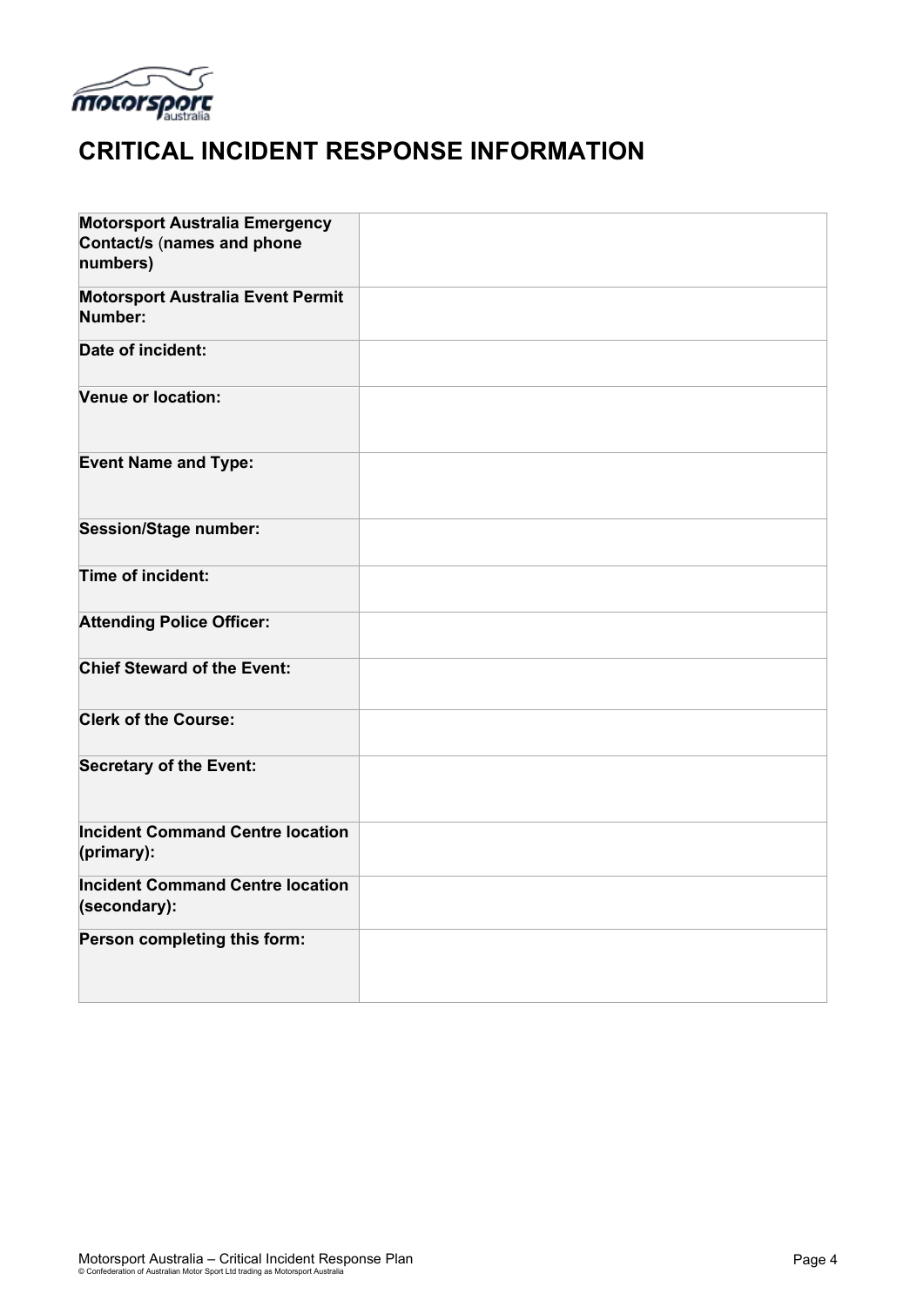

| <b>TASK</b>                                                                                                                                                                                                                                                                                                                                                                           | <b>RESPONSIBILITY</b>                             | <b>LOG OF ACTION</b><br>(Note time and by whom) |
|---------------------------------------------------------------------------------------------------------------------------------------------------------------------------------------------------------------------------------------------------------------------------------------------------------------------------------------------------------------------------------------|---------------------------------------------------|-------------------------------------------------|
| <b>1: MEETING OF KEY</b><br><b>PERSONNEL</b>                                                                                                                                                                                                                                                                                                                                          | Clerk of the Course /<br>Secretary of the Event   |                                                 |
| Arrange an initial meeting of the key event<br>personnel available prior to event<br>commencement to agree on roles and<br>procedures.                                                                                                                                                                                                                                                |                                                   |                                                 |
| Persons to be included are:<br><b>Clerk of the Course</b><br>Asst. C. of. C. or next Senior Official<br>٠<br>Secretary of the Event<br>٠<br>Motorsport Incident Controller<br>Motorsport Incident Coordinator<br>$\bullet$<br><b>Chief Medical Officer</b><br>٠<br>Peer Support Coordinator<br>$\bullet$<br><b>Stewards</b><br>$\bullet$<br>Event Promoter or Organiser;<br>$\bullet$ |                                                   |                                                 |
| 2: MOTORSPORT INCIDENT<br><b>COORDINATOR</b><br>At this time, the Motorsport Incident<br>Coordinator must initiate a log of all actions<br>taken or decisions made in relation to that<br>role.                                                                                                                                                                                       | <b>Motorsport Incident</b><br>Coordinator         |                                                 |
| <b>3: INCIDENT IDENTIFICATION</b><br>Chief Medical Officer present to identify<br>incident as a Critical Incident. If no Medical<br>personnel are present, then Senior Official at<br>scene of incident.                                                                                                                                                                              | Chief Medical Officer/<br>Senior Official present |                                                 |
| Declare the incident as a Critical Incident, on<br>advice from Senior Medical Person present.                                                                                                                                                                                                                                                                                         | <b>Clerk of the Course</b>                        |                                                 |
| Notify all officials that a Critical Incident has<br>been declared and follow with any appropriate<br>specific instructions.                                                                                                                                                                                                                                                          | <b>Clerk of the Course</b>                        |                                                 |
| Initiate a log in Headquarters/Control Centre<br>of the Event to record responses to the<br>incident initiated from there. Log to record<br>weather and track conditions at time of<br>incident, and also 30 minutes prior. Recent<br>changes should also be noted.                                                                                                                   | Clerk of the Course/<br>Secretary of the Event    |                                                 |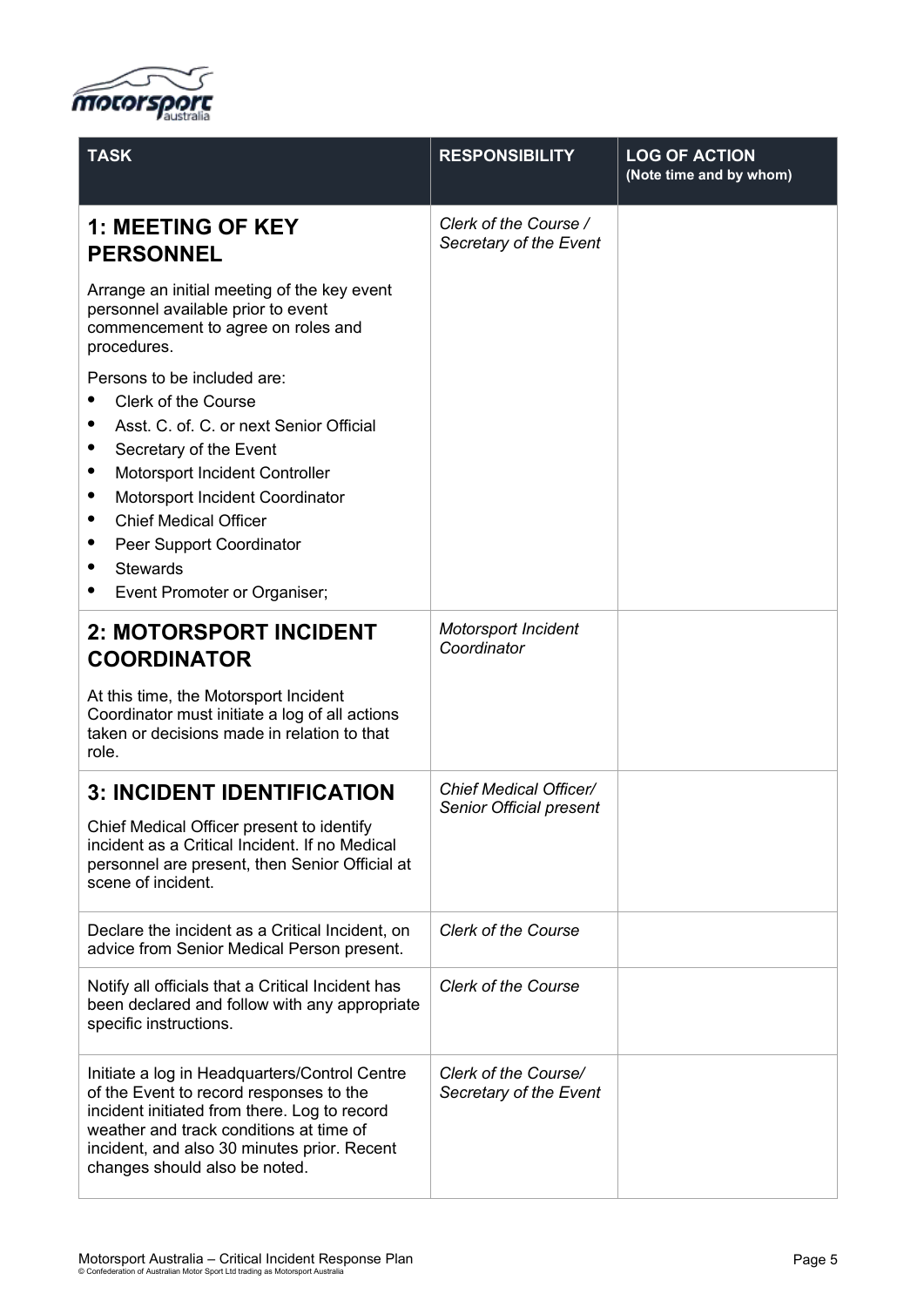

| <b>TASK</b>                                                                                                                                                                                                                                         | <b>RESPONSIBILITY</b>                                                                              | <b>LOG OF ACTION</b><br>(Note time and by whom) |
|-----------------------------------------------------------------------------------------------------------------------------------------------------------------------------------------------------------------------------------------------------|----------------------------------------------------------------------------------------------------|-------------------------------------------------|
| <b>4: IDENTIFY CASUALTIES</b>                                                                                                                                                                                                                       | <b>Medical Team</b><br>members or Senior                                                           |                                                 |
| Commence identification of casualties                                                                                                                                                                                                               | Official at scene                                                                                  |                                                 |
| <b>5: MOTORSPORT INCIDENT</b><br><b>CONTROLLER</b>                                                                                                                                                                                                  | Clerk of the Course/<br>Motorsport Incident<br>Controller                                          |                                                 |
| Dispatch the Appointed Motorsport Incident<br>Controller to take charge of incident scene.                                                                                                                                                          |                                                                                                    |                                                 |
| Ensure Critical Incident Kit is taken to incident<br>scene, if available.                                                                                                                                                                           |                                                                                                    |                                                 |
| Incident scene to be secured and isolated and<br>evidence of incident protected from<br>contamination except where the protection of<br>those involved with the management of the<br>incident or the treatment of casualties requires<br>otherwise. |                                                                                                    |                                                 |
| <b>6: POLICE ATTENDANCE</b>                                                                                                                                                                                                                         | Clerk of the Course/<br><b>Motorsport Incident</b>                                                 |                                                 |
| Ensure or request the Police on duty at venue<br>to attend incident scene. If no Police present,<br>notify nearest Police Station or Police Local<br>Area Command.                                                                                  | Coordinator                                                                                        |                                                 |
| <b>POLICE IDENTIFICATION</b><br>When Police are present, meet Police and<br>note name, rank, number for the Senior<br>Officer, Police Station, and contact phone<br>number.                                                                         | Clerk of the Course/<br>Motorsport Incident<br>Coordinator                                         |                                                 |
| Brief Police on situation and have Police<br>escorted to incident scene to meet and be<br>briefed by Incident Controller                                                                                                                            | Clerk of the Course,<br>Police, Incident<br>Controller, Senior<br><b>Medical Person</b><br>present |                                                 |
| If outside Police are requested, it may be<br>necessary to have them escorted from the<br>event entry to Event Control and the incident<br>scene.                                                                                                   | Clerk of the Course/<br><b>Motorsport Incident</b><br>Coordinator                                  |                                                 |
| Arrange to have internal gates and tunnels<br>controlled as well to facilitate this.                                                                                                                                                                | Clerk of the Course/<br><b>Motorsport Incident</b><br>Coordinator                                  |                                                 |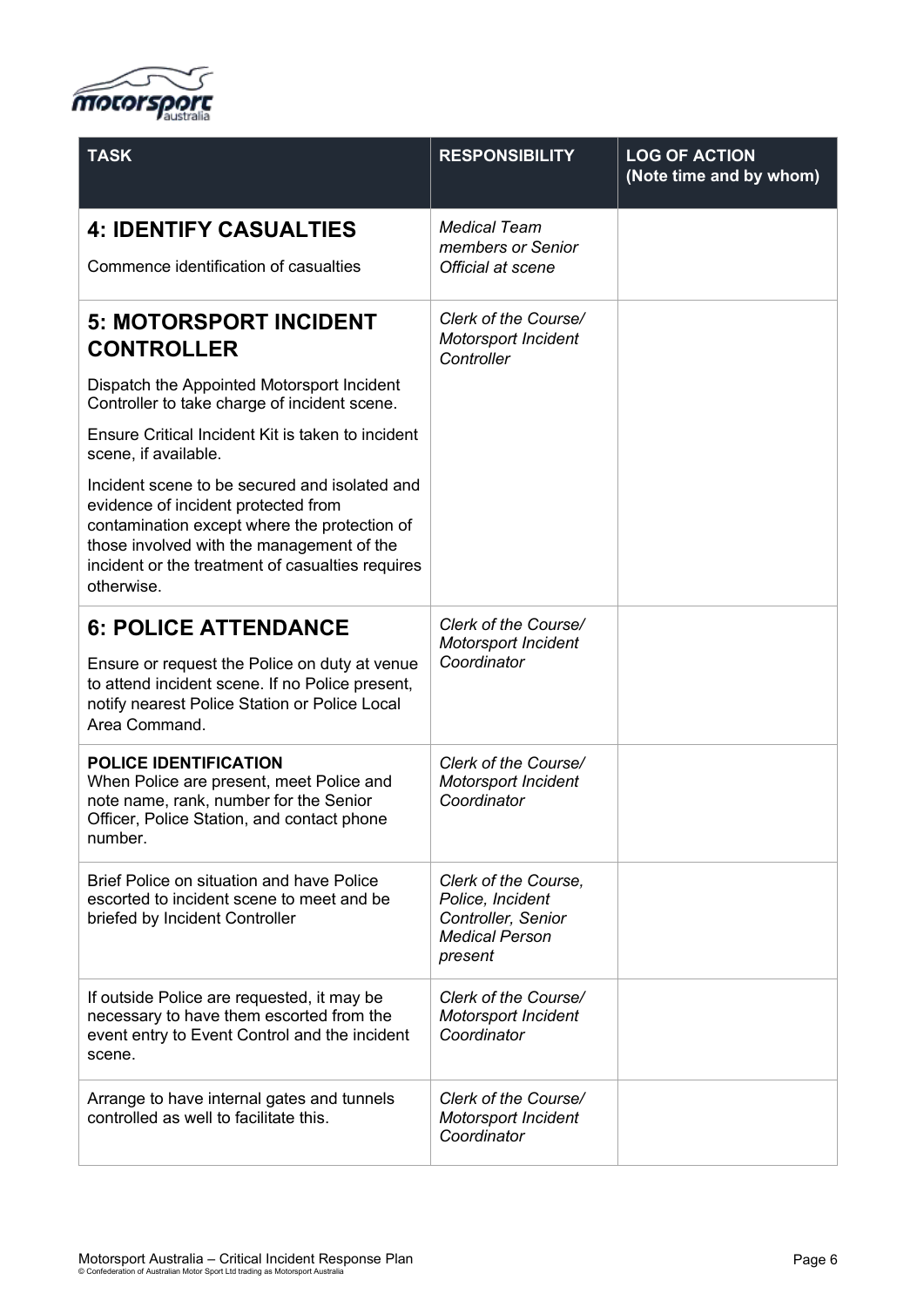

| <b>TASK</b>                                                                                                                                                                                                                                                                                                                                                                                                 | <b>RESPONSIBILITY</b>                                                                               | <b>LOG OF ACTION</b><br>(Note time and by whom) |
|-------------------------------------------------------------------------------------------------------------------------------------------------------------------------------------------------------------------------------------------------------------------------------------------------------------------------------------------------------------------------------------------------------------|-----------------------------------------------------------------------------------------------------|-------------------------------------------------|
| 7: PHOTOGRAPHER<br>Appoint reliable photographer (official or<br>professional) to photograph scene, ensuring<br>that photographer understands that all<br>photographs are given to and remain the<br>property of Motorsport Australia. Record<br>personal detail and contacts of<br>photographer. Transport photographer to<br>incident scene and request Motorsport<br>Incident Controller to assist them. | Clerk of the Course/<br>Motorsport Incident<br>Coordinator/Motorsport<br><b>Incident Controller</b> |                                                 |
| <b>PHOTOGRAPHIC DETAIL</b><br>Photos required include:<br>general area, and approach to scene;<br>any skid marks;<br>$\bullet$<br>damaged guardrail, brake markers, etc.;<br>$\bullet$                                                                                                                                                                                                                      | Clerk of the Course/<br>Motorsport Incident<br>Coordinator                                          |                                                 |
| and<br>Photos of vehicle from four angles,<br>before and after it has been moved.<br>(Photos at scene should include an<br>object of known size in foreground to<br>assist with accurate measurements).<br>Detailed photos of obvious structural<br>failures, problems or faults with car or<br>infrastructure should be taken at the<br>scene.                                                             | Clerk of the Course/<br><b>Motorsport Incident</b><br>Coordinator/Photographer                      |                                                 |
| 8: VIDEO/PHOTOGRAPH<br><b>EVIDENCE</b><br>If Event is being recorded for broadcast check<br>with TV/Video Company to see if any<br>coverage of incident is available.                                                                                                                                                                                                                                       | Clerk of the Course/<br>Motorsport Incident<br>Coordinator                                          |                                                 |
| Ensure it is impounded for the Clerk of the<br>Course, and not generally distributed if at all<br>possible.<br>If there are Professional/Amateur<br>Photographers/Video Operators present<br>obtain the photographs, videos                                                                                                                                                                                 | Clerk of the Course/<br><b>Motorsport Incident</b><br>Coordinator                                   |                                                 |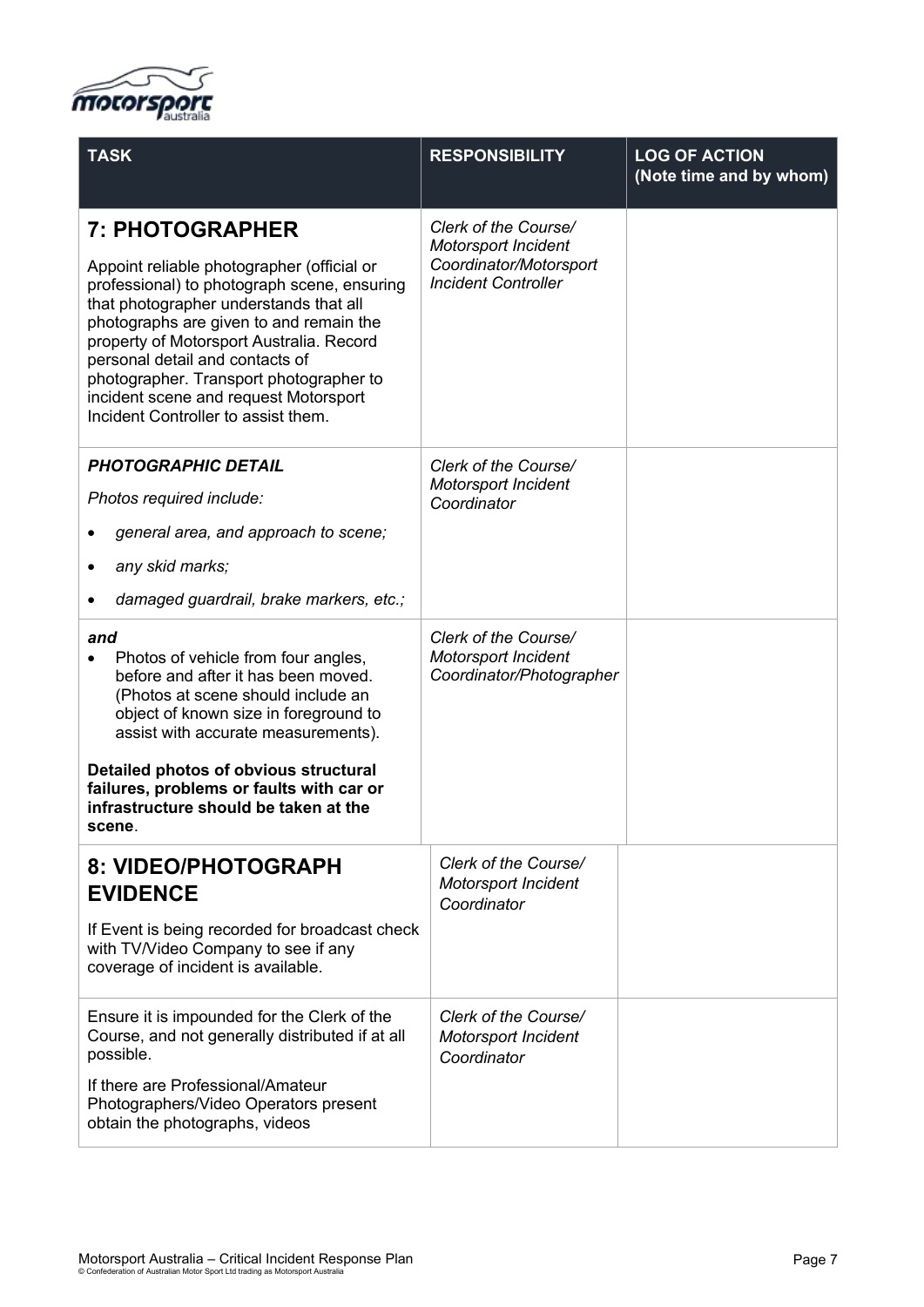

| <b>TASK</b>                                                                                                                                                                                                                                                                                    | <b>RESPONSIBILITY</b>                                                                       | <b>LOG OF ACTION</b><br>(Note time and by whom) |
|------------------------------------------------------------------------------------------------------------------------------------------------------------------------------------------------------------------------------------------------------------------------------------------------|---------------------------------------------------------------------------------------------|-------------------------------------------------|
| <b>9. NOTIFICATION TO</b><br><b>WORKCOVER</b><br>or other appropriate civil authority<br>investigating injuries at worksites.                                                                                                                                                                  | Clerk of the Course/<br><b>Motorsport Incident</b><br>Coordinator/Secretary<br>of the Event |                                                 |
| Notify Workcover or equivalent of the incident<br>and take note of their requirements.                                                                                                                                                                                                         | Clerk of the Course/<br><b>Motorsport Incident</b><br>Coordinator/Secretary<br>of the Event |                                                 |
| If a Workcover/Safe Work Inspector is to<br>attend the incident, assist them with similar<br>escort and briefing as for Police.                                                                                                                                                                | Clerk of the Course/<br><b>Motorsport Incident</b><br>Coordinator                           |                                                 |
| If Air traffic involved, also notify CASA through<br>Police or Workcover.                                                                                                                                                                                                                      | Clerk of the Course/<br><b>Motorsport Incident</b><br>Coordinator                           |                                                 |
| <b>10. COMMAND CENTRE</b><br>Establish Incident Command Centre (may be<br>Race Control if no events proceeding).                                                                                                                                                                               | Clerk of the Course/<br><b>Motorsport Incident</b><br>Coordinator                           |                                                 |
| Log of Incident Command Centre procedures<br>and communication to be kept.                                                                                                                                                                                                                     | Clerk of the Course/<br><b>Motorsport Incident</b><br>Coordinator                           |                                                 |
| <b>11. ADVISE MOTORSPORT</b><br><b>AUSTRALIA</b><br>Advise Motorsport Australia Emergency<br>Contact or in their absence, CEO of<br>Motorsport Australia, or in the absence of<br>both, the President of Motorsport Australia.<br>(The Stewards Report form details phone<br>contact numbers.) | Clerk of the Course/<br><b>Motorsport Incident</b><br>Coordinator                           |                                                 |
| <b>12: INTERNAL SECURITY</b><br>Arrange for additional security at the Medical<br>Centre, and also traffic control from the<br>incident to the Medical Centre and outside<br>roads to assist medical vehicles/ambulances                                                                       | Clerk of the Course/<br><b>Motorsport Incident</b><br>Coordinator                           |                                                 |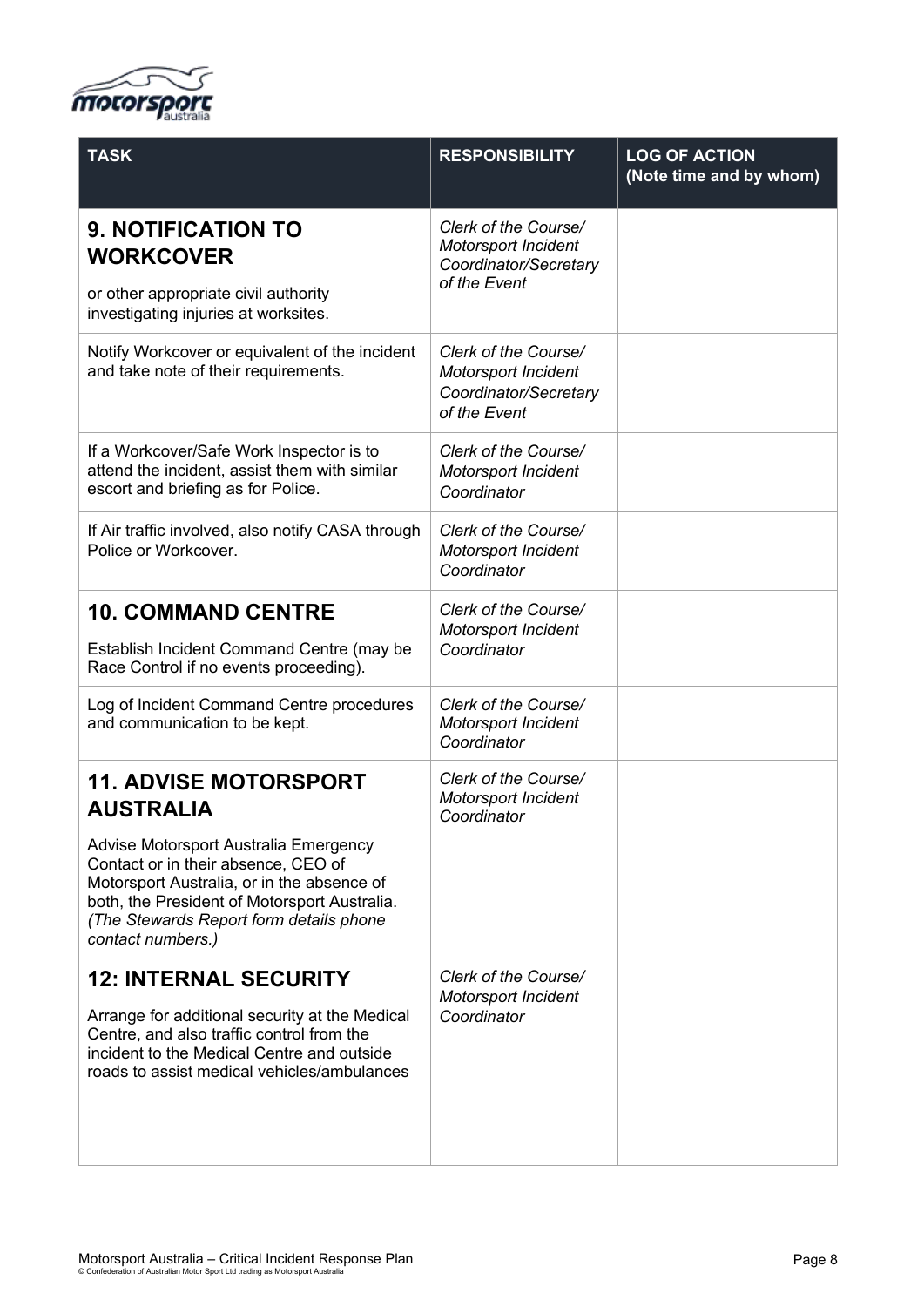

| <b>TASK</b>                                                                                                                                                                                                                                                                                                                                                                                | <b>RESPONSIBILITY</b>                                                                        | <b>LOG OF ACTION</b><br>(Note time and by whom) |
|--------------------------------------------------------------------------------------------------------------------------------------------------------------------------------------------------------------------------------------------------------------------------------------------------------------------------------------------------------------------------------------------|----------------------------------------------------------------------------------------------|-------------------------------------------------|
| <b>13: KEY PERSONNEL</b><br><b>MEETING:</b>                                                                                                                                                                                                                                                                                                                                                | Clerk of the Course/<br>Motorsport Incident<br>Coordinator                                   |                                                 |
| Notify Key Personnel at venue, including if<br>possible where appropriate representatives of:                                                                                                                                                                                                                                                                                              |                                                                                              |                                                 |
| Headquarters/Control Centre;<br>Event Administration;<br>$\bullet$<br>Stewards of the Event;<br>٠<br>Promoter;<br>Organiser;<br>٠<br>Venue owner:<br>International officials (if applicable);<br>Police in attendance; and<br>Media Centre representative.<br>Clerk of the Course/ Motorsport Incident<br>Coordinator to brief Key Personnel on<br>incident, steps taken, and to be taken. |                                                                                              |                                                 |
| <b>14: MEDIA CRISIS</b><br><b>MANAGEMENT</b>                                                                                                                                                                                                                                                                                                                                               | Clerk of the Course/<br><b>Motorsport Incident</b><br>Coordinator                            |                                                 |
| Appoint Media Crisis Manager if needed.                                                                                                                                                                                                                                                                                                                                                    |                                                                                              |                                                 |
| Appointment to be Motorsport Australia<br>Official (This may only be necessary at<br>major events.) on the advice of Motorsport<br>Australia Emergency Contact or Senior<br>Executive                                                                                                                                                                                                      |                                                                                              |                                                 |
| Advise public address, radio and TV<br>commentators that no announcements can be<br>made unless authorised by Motorsport<br>Australia.                                                                                                                                                                                                                                                     | Clerk of the Course/<br><b>Motorsport Incident</b><br>Coordinator/<br>Secretary of the Event |                                                 |
| <b>15: DOCUMENTATION</b>                                                                                                                                                                                                                                                                                                                                                                   | Secretary of the Event                                                                       |                                                 |
| Obtain copy of Entry Form, or for officials, the<br>sign-on sheet, to assist in identification of<br>casualty, confirmation of name and address,<br>and of other information. Other documents to<br>be included are Permit, Track Licence/s,<br>Regulations, Event Schedule, and Briefing<br>Notes and Instructions.                                                                       |                                                                                              |                                                 |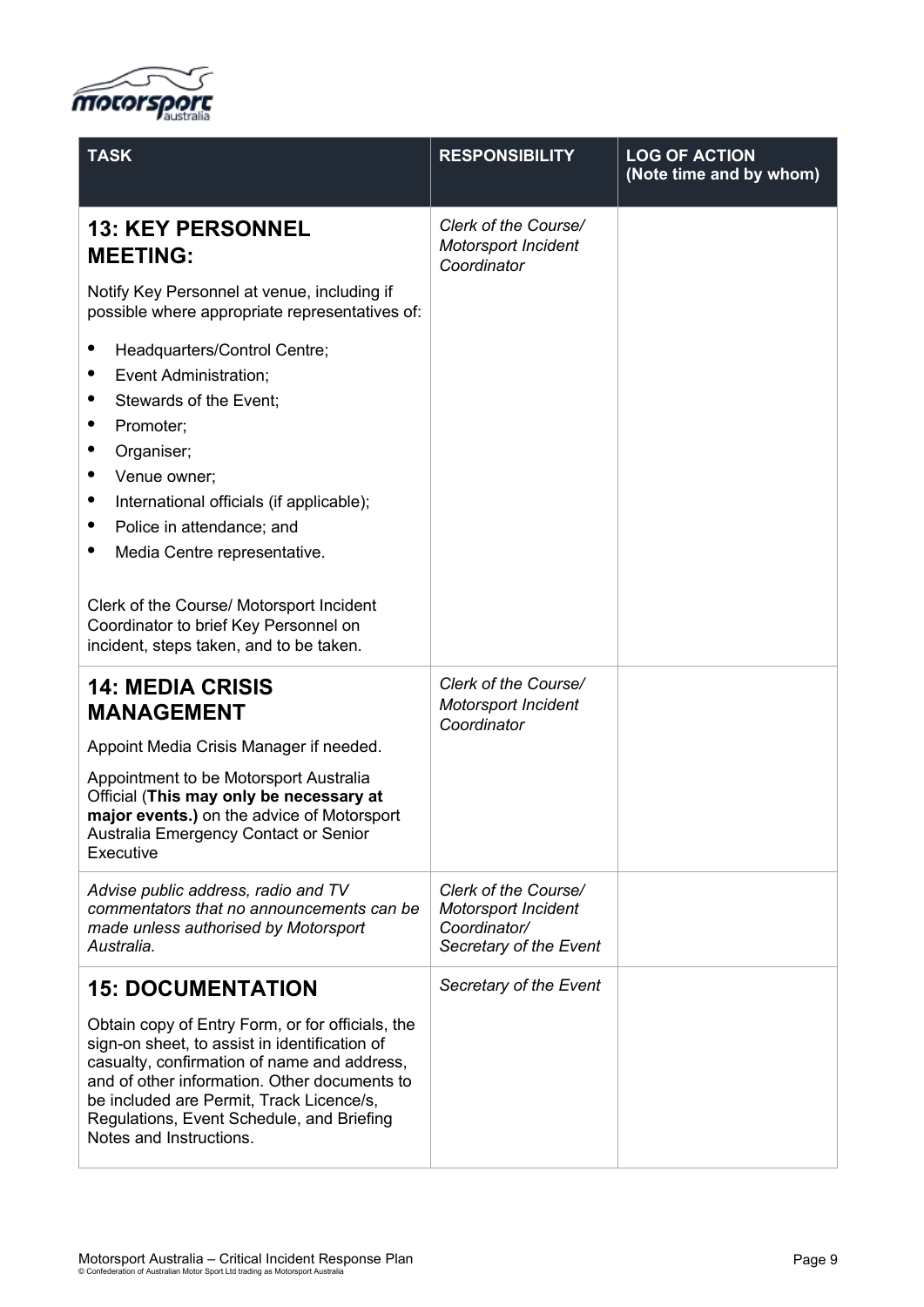

| <b>TASK</b>                                                                                                                                                                                                                                                                                                                                                                                                                                                                                          | <b>RESPONSIBILITY</b>                                                                        | <b>LOG OF ACTION</b><br>(Note time and by whom) |
|------------------------------------------------------------------------------------------------------------------------------------------------------------------------------------------------------------------------------------------------------------------------------------------------------------------------------------------------------------------------------------------------------------------------------------------------------------------------------------------------------|----------------------------------------------------------------------------------------------|-------------------------------------------------|
| Documents to be collated in Race Control<br>include Logs, Incident Report Forms,<br>Personnel Injury forms, Vehicle Damage form.<br>All documents should then be passed on to<br>Motorsport Incident Coordinator for collating.                                                                                                                                                                                                                                                                      | Clerk of the Course/<br><b>Motorsport Incident</b><br>Coordinator                            |                                                 |
| Create a Document file for each of the<br>following as a minimum, for:<br>Motorsport Australia National Office<br>Clerk of Course/Motorsport Incident<br>Coordinator;<br>Police;<br>Stewards of the Event:<br>Event Organiser; and<br>Venue Owner.                                                                                                                                                                                                                                                   | Clerk of the Course/<br><b>Motorsport Incident</b><br>Coordinator/<br>Secretary of the Event |                                                 |
| <b>16: PRELIMINARY STATEMENT</b><br>Only on advice from Motorsport Australia<br>issue preliminary statement for broadcast to<br>the public if necessary, to minimise confusion<br>- statement to be cleared by Motorsport<br>Australia.<br>(Public casualty identification must be cleared<br>with senior police officer present).<br>Statement to be repeated or updated every<br>thirty minutes or so to minimise confusion.<br>Information issued to officials to be updated at<br>the same time. | Clerk of the Course/<br><b>Motorsport Incident</b><br>Coordinator                            |                                                 |
| <b>17: CIVIL AUTHORITIES</b><br>On advice from Motorsport Incident Controller<br>to Clerk of the Course/Motorsport Incident<br>Coordinator, request attendance from<br>additional civil authorities if required to assist<br>response.<br>Normally this would happen if the venue<br>facilities cannot cope with the situation.<br><b>18. PEER SUPPORT</b>                                                                                                                                           | Clerk of the Course/<br><b>Motorsport Incident</b><br>Coordinator<br>Clerk of the Course/    |                                                 |
| Engage Peer Support Coordinator if required.<br>(May be chaplain, medical team member/s, or<br>other qualified personnel.)                                                                                                                                                                                                                                                                                                                                                                           | Motorsport Incident<br>Coordinator/Peer<br><b>Support Coordinator</b>                        |                                                 |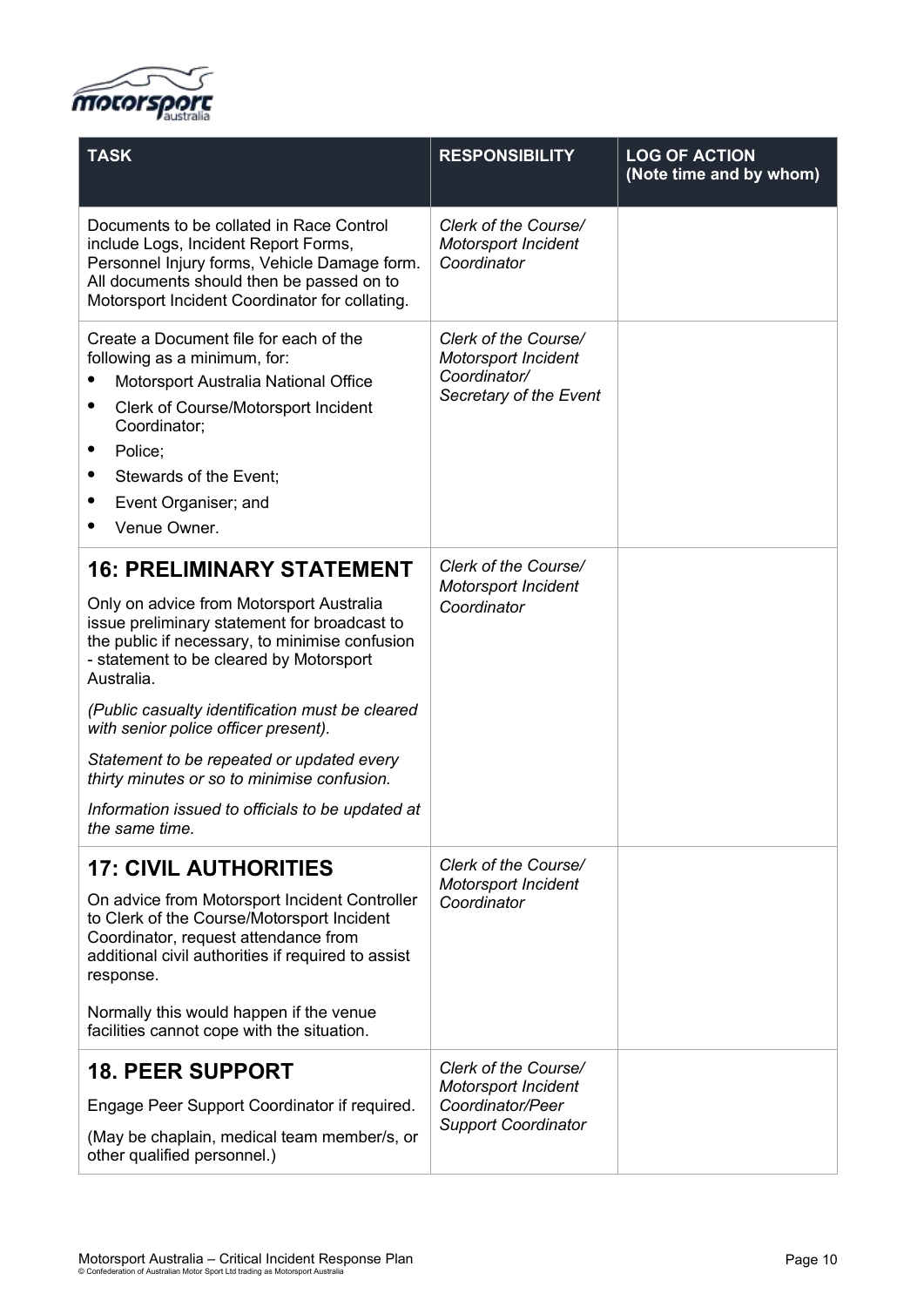

| <b>TASK</b>                                                                                                                                                                                                                                                                                            | <b>RESPONSIBILITY</b>                                                | <b>LOG OF ACTION</b><br>(Note time and by whom) |
|--------------------------------------------------------------------------------------------------------------------------------------------------------------------------------------------------------------------------------------------------------------------------------------------------------|----------------------------------------------------------------------|-------------------------------------------------|
| <b>19. TRACK INSPECTION</b>                                                                                                                                                                                                                                                                            | Clerk of the Course/<br><b>Motorsport Incident</b><br>Coordinator    |                                                 |
| If Motorsport Australia Track Inspector is<br>present/applicable, arrange for their<br>attendance at incident scene.                                                                                                                                                                                   |                                                                      |                                                 |
| <b>20. STEWARDS OF THE EVENT</b>                                                                                                                                                                                                                                                                       | Clerk of the Course/<br><b>Motorsport Incident</b><br>Coordinator    |                                                 |
| Stewards of the Event to attend incident<br>scene with knowledge of Clerk of Course,<br>/Motorsport Incident Coordinator.                                                                                                                                                                              |                                                                      |                                                 |
| <b>21. CASUALTY IDENTIFICATION</b>                                                                                                                                                                                                                                                                     | Clerk of the Course/                                                 |                                                 |
| Confirm identity of casualties and any deaths<br>directly with Senior Medical personnel or<br>responding medical personnel.                                                                                                                                                                            | <b>Motorsport Incident</b><br>Coordinator                            |                                                 |
| <b>22. NEXT OF KIN</b>                                                                                                                                                                                                                                                                                 | <b>Peer Support</b>                                                  |                                                 |
| Discreetly find out from others (pit crew /<br>fellow drivers / navigators / officials) if next of<br>kin or close acquaintances of casualties are<br>present at venue and if so, escort them to a<br>quiet place away from all activity (not at the<br>incident scene) then inform them of situation. | Coordinator/ Secretary<br>of the Event                               |                                                 |
| (Female company may be preferable to<br>comfort female next of kin or immediate<br>friends.) Person notifying relatives or<br>acquaintances must remain calm and relaxed.                                                                                                                              |                                                                      |                                                 |
| Should be introduced by name and position.<br>Advice should be clear that there has been an<br>incident in which the casualty has been<br>involved, and which may result in serious,<br>possible fatal, injury. Give next of kin written<br>details of who to contact including phone<br>numbers.      |                                                                      |                                                 |
| Liaise with attending Police before initiating<br>any action with regard to Next of Kin.                                                                                                                                                                                                               |                                                                      |                                                 |
| <b>23. WITNESSES</b>                                                                                                                                                                                                                                                                                   | <b>Motorsport Incident</b>                                           |                                                 |
| Identify eyewitnesses (officials,<br>photographers, public near-by) and record<br>name, address, and contact phone numbers<br>of each. Have them wait close to incident<br>scene.                                                                                                                      | Controller on behalf of<br><b>Motorsport Incident</b><br>Coordinator |                                                 |
| Witnesses will be needed by Stewards of the<br>Event, and Police.                                                                                                                                                                                                                                      |                                                                      |                                                 |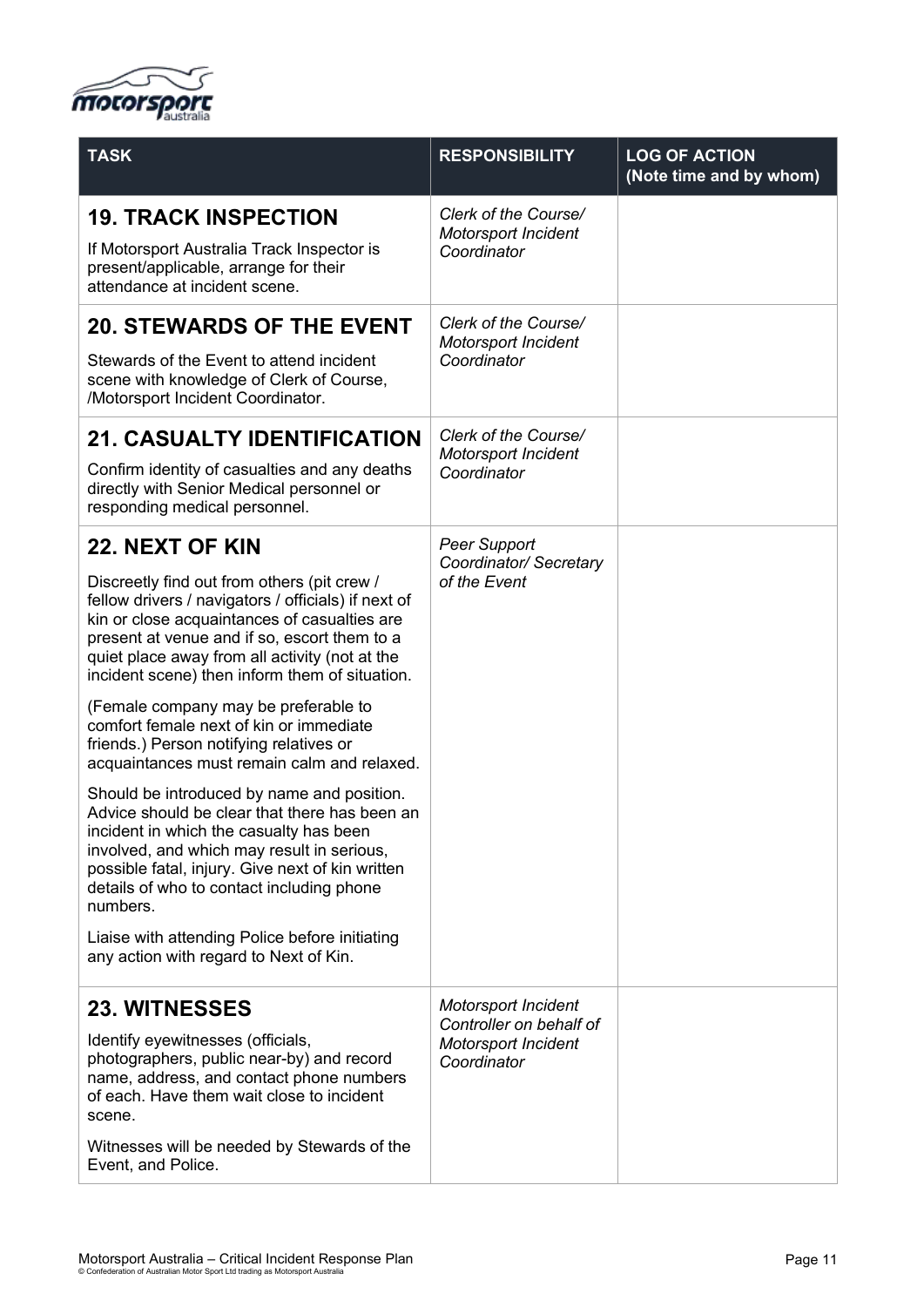

| <b>TASK</b>                                                                                                                                                                                                                                          | <b>RESPONSIBILITY</b>                                             | <b>LOG OF ACTION</b><br>(Note time and by whom) |
|------------------------------------------------------------------------------------------------------------------------------------------------------------------------------------------------------------------------------------------------------|-------------------------------------------------------------------|-------------------------------------------------|
| <b>24. WITNESS INITIAL</b><br><b>STATEMENTS</b>                                                                                                                                                                                                      | <b>Stewards of the Event</b>                                      |                                                 |
| Working through the Motorsport Incident<br>Controller, obtain names and address of as<br>many as possible witnesses and obtain a<br>quick verbal assessment from them of the<br>circumstances of the incident. Note their<br>comments.               |                                                                   |                                                 |
| Brief witnesses to refer to locations at the<br>venue by Turn numbers or road names, not<br>by advertiser's names.                                                                                                                                   |                                                                   |                                                 |
| <b>25. WITNESS POLICE</b><br><b>STATEMENTS</b><br>Assist Police in obtaining witness statements.<br>If possible, view and copy statements before<br>they are signed. Have witness sign your copy<br>as well as those for police.                     | Clerk of the Course/<br><b>Motorsport Incident</b><br>Coordinator |                                                 |
| <b>26. SCENE SURVEY</b>                                                                                                                                                                                                                              | Clerk of the Course/<br><b>Motorsport Incident</b><br>Coordinator |                                                 |
| Carry out on-site survey of the scene and<br>draw diagrams showing accurate distances<br>from fixed object (buildings, barriers, trees<br>$etc.$ )                                                                                                   |                                                                   |                                                 |
| <b>27. VEHICLE IMPOUND</b>                                                                                                                                                                                                                           | Clerk of the Course/<br><b>Motorsport Incident</b>                |                                                 |
| In conjunction with the Police, have car(s)<br>taken to secure, private impound area.                                                                                                                                                                | Coordinator/Chief<br>Scrutineer                                   |                                                 |
| Seek Police permission for Chief Scrutineer or<br>Technical Commissioner to inspect vehicle to<br>establish any mechanical failure which may<br>have led to the incident. Seek Police<br>permission for photographer to complete<br>required photos. | Clerk of the Course/<br><b>Motorsport Incident</b><br>Coordinator |                                                 |
| Note that vehicle/must remain in impound<br>area until released by Police, and also by<br>Motorsport Australia Emergency Contact.                                                                                                                    |                                                                   |                                                 |
| 28. HELMET                                                                                                                                                                                                                                           | <b>Chief Scrutineer</b>                                           |                                                 |
| Take possession of helmet and any Frontal<br>Head Support, if not retained by Police.                                                                                                                                                                |                                                                   |                                                 |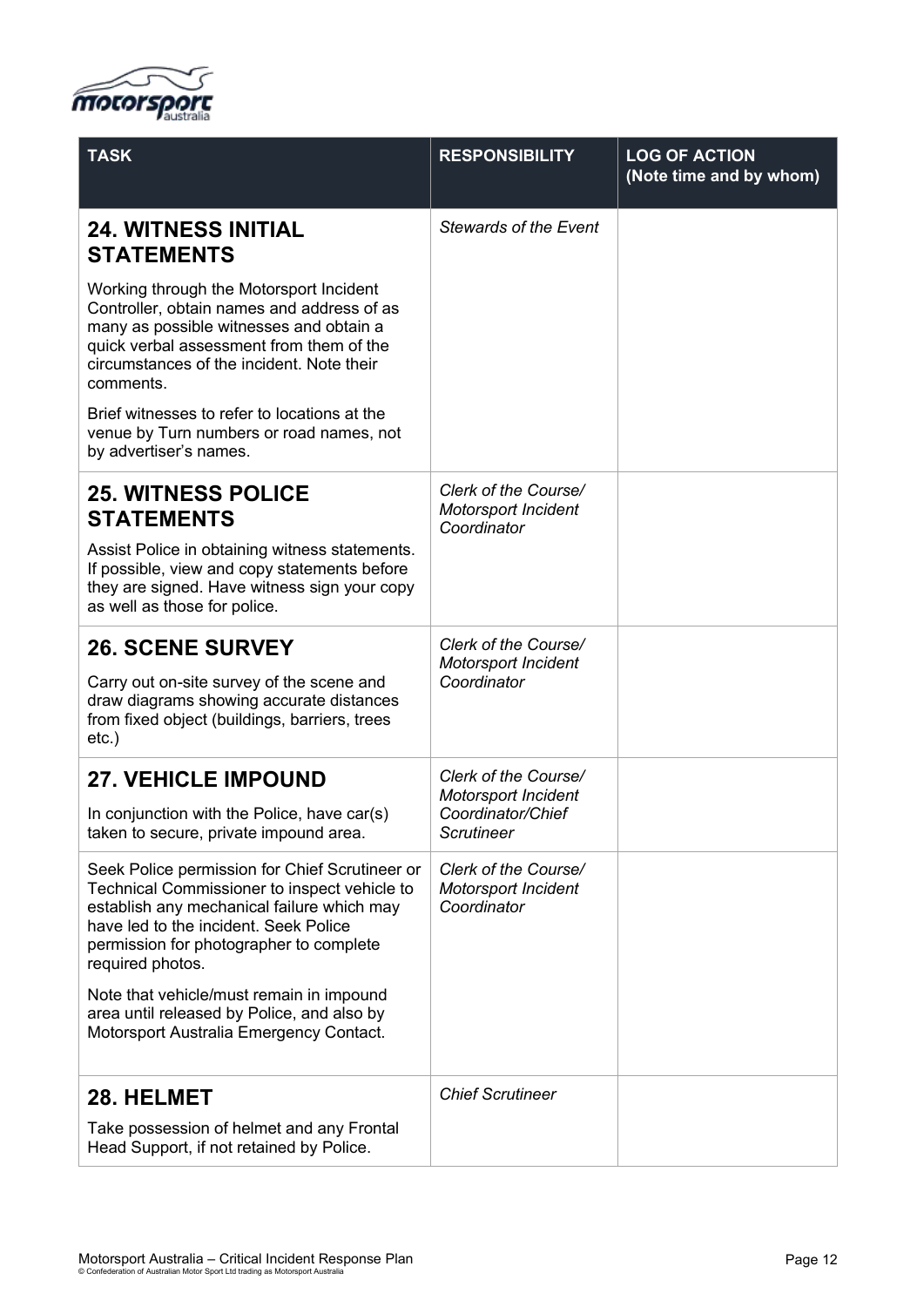

| <b>TASK</b>                                                                                                                                                                                                                                                                                                                                                                               | <b>RESPONSIBILITY</b>                                                                                           | <b>LOG OF ACTION</b><br>(Note time and by whom) |
|-------------------------------------------------------------------------------------------------------------------------------------------------------------------------------------------------------------------------------------------------------------------------------------------------------------------------------------------------------------------------------------------|-----------------------------------------------------------------------------------------------------------------|-------------------------------------------------|
| <b>29. TRAUMA CHECK</b>                                                                                                                                                                                                                                                                                                                                                                   | <b>Peer Support</b><br>Coordinator/ Secretary<br>of the Event                                                   |                                                 |
| Evaluate all individuals involved with the<br>incident to ascertain whether any are affected<br>by trauma. Possible actions include:                                                                                                                                                                                                                                                      |                                                                                                                 |                                                 |
| shift to other area of venue for re-start;<br>$\bullet$<br>stand down from duty;<br>٠<br>refer for medical attention;<br>$\bullet$<br>group or individual trauma counselling at<br>٠<br>venue immediately;<br>group or individual trauma counselling at<br>$\bullet$<br>venue at end of day; and<br>follow-up trauma counselling after event.                                             |                                                                                                                 |                                                 |
| <b>30. AMBULANCE</b><br>Arrange for replacement ambulance/s if<br>necessary for the Event to continue.                                                                                                                                                                                                                                                                                    | Clerk of the Course/<br><b>Motorsport Incident</b><br>Coordinator/Secretary<br>of the Event                     |                                                 |
| <b>31. RE-ESTABLISH INCIDENT</b><br><b>SCENE</b><br>With permission from Police, have incident<br>scene cleared of all debris. Repair barriers<br>etc. to enable resumption of the Event.                                                                                                                                                                                                 | Clerk of the Course/<br>Motorsport Incident<br>Coordinator<br><b>Motorsport Incident</b><br>Controller          |                                                 |
| Check safety of track/venue, with Motorsport<br>Australia Track Inspector if present.                                                                                                                                                                                                                                                                                                     | Stewards of the Event/<br><b>Clerk of the Course</b>                                                            |                                                 |
| If appropriate, approve, in writing, the track for<br>further events when check is complete.                                                                                                                                                                                                                                                                                              | <b>Stewards of the Event</b>                                                                                    |                                                 |
| <b>32. REVIEW AND PRESENT</b><br><b>REPORTS</b><br>Review all reports and ensure that they are all<br>identified and signed by whoever is presenting<br>them. Prepare a document file containing one<br>copy of each for:<br>Police;<br>Stewards of the Event (Motorsport<br>Australia);<br>Event Organiser;<br>٠<br>Venue owner; and<br>$\bullet$<br>Others as appropriate.<br>$\bullet$ | Clerk of the Course/<br>Motorsport Incident<br>Coordinator/<br>Stewards of the Event/<br>Secretary of the Event |                                                 |
| <b>33. SCRUTINY REPORT</b><br>Review Chief Scrutineer's report, ensure all<br>details are covered, and that report is signed<br>and dated.                                                                                                                                                                                                                                                | Clerk of the Course/<br><b>Motorsport Incident</b><br>Coordinator/ Secretary<br>of the Event                    |                                                 |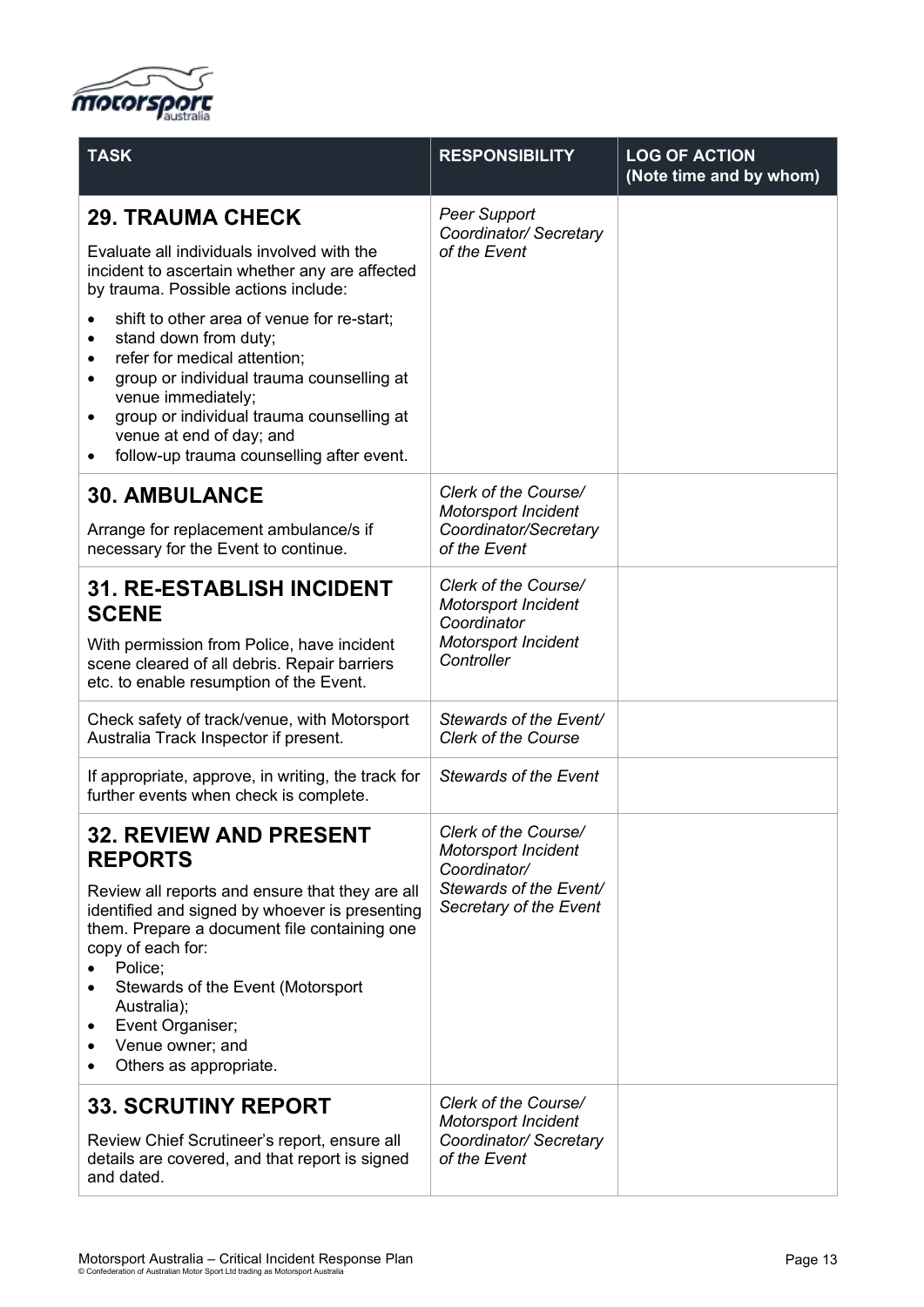

| <b>TASK</b>                                                                                                                                                                                                                                                                                                              | <b>RESPONSIBILITY</b>                                                                       | <b>LOG OF ACTION</b><br>(Note time and by whom) |
|--------------------------------------------------------------------------------------------------------------------------------------------------------------------------------------------------------------------------------------------------------------------------------------------------------------------------|---------------------------------------------------------------------------------------------|-------------------------------------------------|
| <b>34. REPORTS TO</b><br><b>MOTORSPORT AUSTRALIA</b>                                                                                                                                                                                                                                                                     | Stewards of the Event/<br>Clerk of the Course/<br><b>Motorsport Incident</b><br>Coordinator |                                                 |
| Present required reports to National Office of<br>Motorsport Australia as detailed below - some<br>by next day and some within two working<br>days.                                                                                                                                                                      |                                                                                             |                                                 |
| Lists are at end of this form.                                                                                                                                                                                                                                                                                           |                                                                                             |                                                 |
| <b>35. PHOTOS TO MOTORSPORT</b><br><b>AUSTRALIA</b><br>Have a copy of each photo (or digital format)<br>sent to Motorsport Australia National Office,<br>and a copy to stay with Organisers.                                                                                                                             | Clerk of the Course/<br><b>Motorsport Incident</b><br>Coordinator/Secretary<br>of the Event |                                                 |
| Police may also request copies of photos in<br>addition to what they have taken themselves.                                                                                                                                                                                                                              |                                                                                             |                                                 |
| <b>36. TRAUMA CONTACT</b><br>Maintain contact with possible trauma affected<br>individuals in case intervention is necessary                                                                                                                                                                                             | <b>Peer Support</b><br>Clerk of the Course/<br><b>Motorsport Incident</b><br>Coordinator    |                                                 |
| <b>37. CONTINUED POLICE</b><br><b>LIAISON</b><br>Liaise with Police and/or Coroner's<br>representative to ensure any assistance that<br>they require is available.<br>Ensure that Motorsport Australia is aware of<br>assistance or contact required.                                                                    | Motorsport<br>Australia/Clerk of the<br>Course/Motorsport<br><b>Incident Coordinator</b>    |                                                 |
| <b>38. CONTINUED MOTORSPORT</b><br><b>AUSTRALIA LIASON</b><br>Establish an ongoing line of contact with<br>Motorsport Australia and seek their advice on<br>what other lines of contact with the following<br>are appropriate:<br>Police / Coroner / Insurance / Legal firms;<br>Media / Casualties or affected parties. | Motorsport Australia/<br>Clerk of the Course/<br>Motorsport Incident<br>Coordinator         |                                                 |

*You should be aware that any documents (photographs, messages, letters, etc.) which are created in relation to the incident may be required to be disclosed to authorities or in court proceedings on request. It is important that you ensure that everyone involved in the course of investigating the incident is aware of this from the start. If you have concerns about the investigation you should contact Motorsport Australia's Legal Counsel or speak with your lawyer about ways in which you may be able to protect your documents from having to be disclosed.*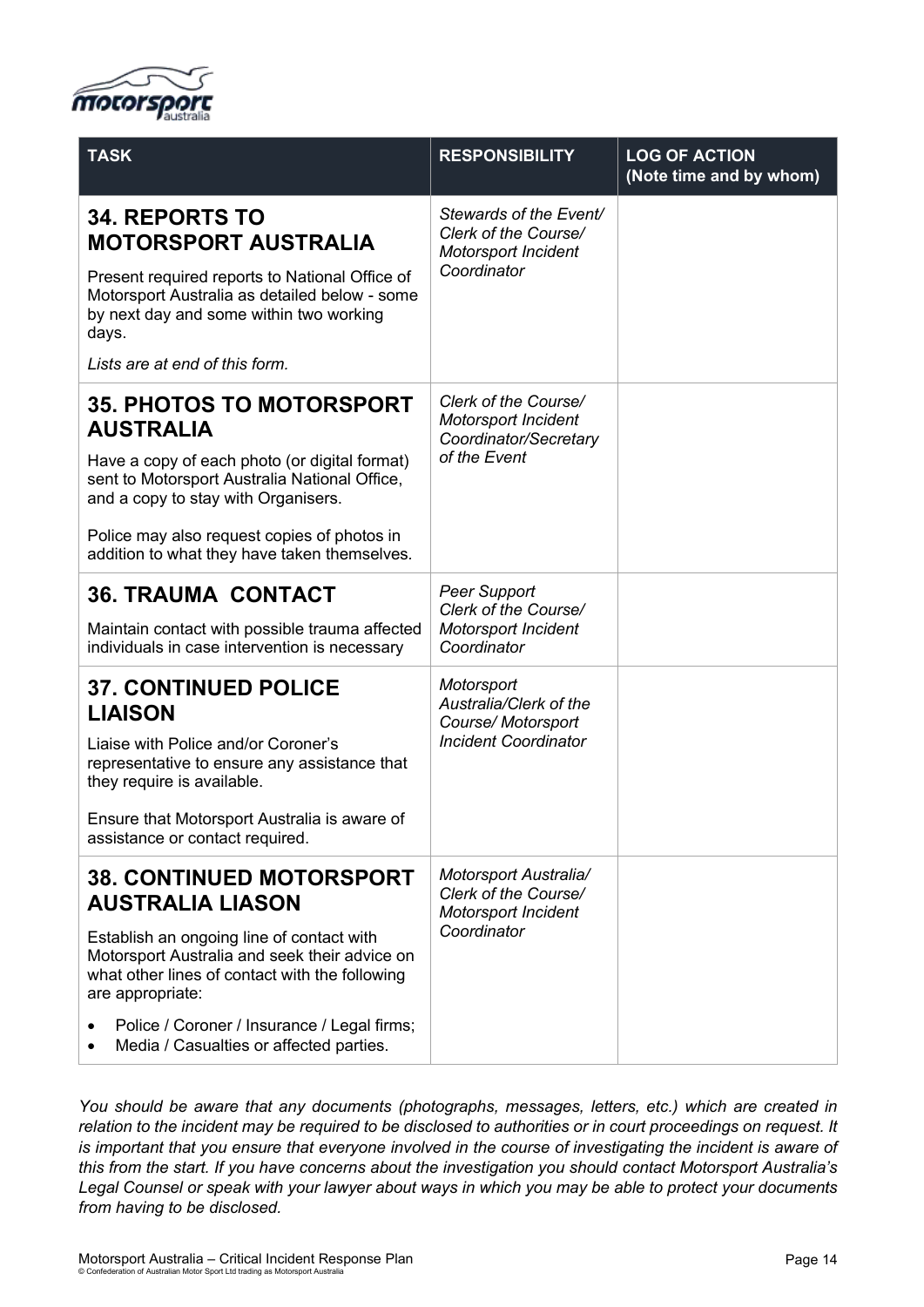

## **DETAIL OF PHOTOGRAPHS REQUIRED**

Photographs are invaluable in recording evidence following an incident, and sometimes in advance of and during the incident.

The Incident Coordinator should check with photographers close to the incident in case they have photographs of the incident or the area involved (before and after). If they do, ask for copies as quickly as possible, and also record their names and addresses.

If there is a photographer present whom you know and trust, ask them to take the necessary photographs of the incident scene as required, and ensure that they are then passed over to you at the circuit if possible. They may insist they remain their photographs, in which case they may retain copies, and you should then ensure that they will allow you to do what is required with them.

If there is no professional photographer present, you or another official can take the photographs. Police will also take photographs, but they will not always make them available to you. If possible, arrange a swap of photographs between you and the Police so that you have the maximum available for use by each party.

Photos must show as much as possible, exactly what happened, what the result was, and what evidence remained that could assist investigations.

- General scene of the incident, distance, close-up and from different angles. Some photos should show general infrastructure in the area, such as signs, trees, fences, barriers etc.
- Any tyre marks on track/course or verges and gravel beds, indicating directional movement of the vehicle, and skid marks.
- Damage to infrastructure, particularly with vehicle still in place.
- Debris in the area, with an object such as a matchbox or drink bottle as well to indicate size of debris.
- Trail of debris to indicate direction of vehicle, or of debris following impact. Any debris in spectator area is particularly important.